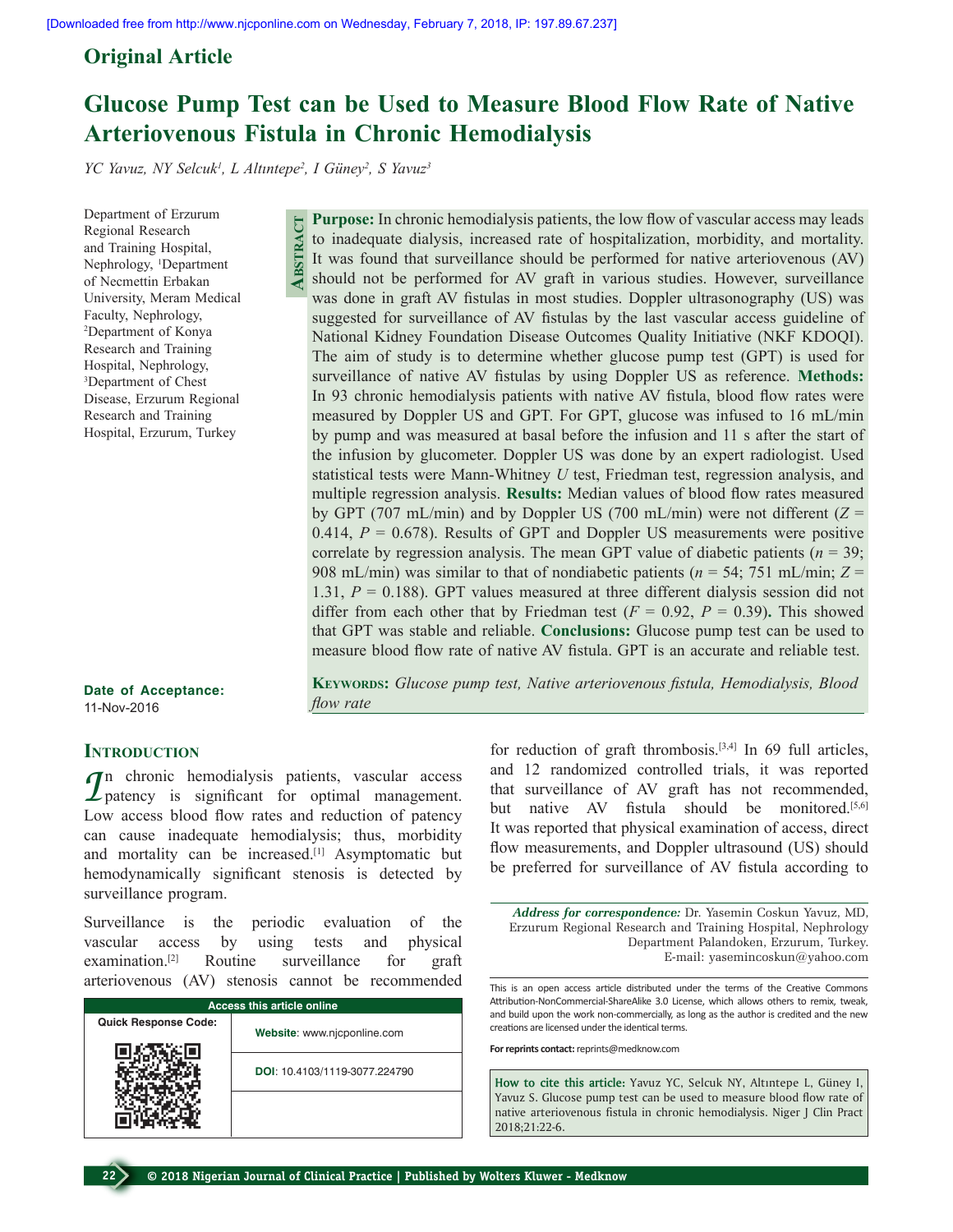clinical practice guideline for vascular access of NKF KDOQI.[7] An access flow rate should not be less than 600 mL/min for grafts and less than 400 mL/min for native AV fistula.[7] That is, normal blood flow rates are different between grafts and fistulae. Glucose pump test (GPT) was mostly done in patients with AV graft in other studies. Doppler US is expensive and time consuming, and requires specialist. However, GPT is cheap and can be done at the bedside in hemodialysis session.<sup>[8-11]</sup>

The aim of study is to investigate whether GPT can be used to determine blood flow rates of native AV fistulas by using Doppler US as reference.

# **Patients and Methods**

Ninety-three chronic hemodialysis patients (male: 45, female: 48) with native AV fistula were included to this study. Mean age of the patients were  $50.8 \pm 17.1$  years.

Informed consent was obtained from all of the patients for medical procedures. This article is compatible with the ethic guidelines for human studies. Study protocol of the article has been approved by the local ethic committee on human research.

Laboratory results of the patients were obtained from medical files. Arterial blood pressure from nonvascular access arm was measured by aneroid sphygmomanometer.

The patients did not suffer from heart failure, edema, or calcified vascular access. Calcified vascular access was detected by x-ray. Etiologies of chronic kidney disease were idiopathic in 36 (38.7%) patients, diabetes mellitus in 27 (29%) patients, hypertension in seven (7.5%) patients, autosomal dominant polycystic kidney disease in four (4.3%) patients, pyelonephritis in four (4.3%) patients, glomerulonephritis in three (3.2%) patients, familial mediterranean fever in two (2.2%), and other causes in 10 (10.8%) patients. AV fistulas were brachial in 70.3% patients and radial in 29.7% patients. Patient characteristics are shown in [Table 1].

## **Glucose Pump Test**

GPT process requires a constant glucose infusion, by a syringe pump, into the arterial line and two blood withdrawals from the venous needle, one basal before the infusion and the other 11 s after the start of the infusion.

Before the start of hemodialysis, the arterial needle was placed, and connected it to an infusion pump (Plussep 12 S). Syringe with 50 mL was filled with 10% glucose solution and infusion rate was adjusted to 16 mL/min. Shortly before infusion, basal blood sample (0.2mL) was drawn from venous needle; then glucose infusion was started and a second blood sample was drawn from venous line after 11 s. Glucose levels were measured in

all patients by using same glucometer (Accu-check) and glucose measurement strips (Accu-check go). Based on the glysemic values, flow rate of fistula was calculated with the equation below.<sup>[8,9]</sup>

#### $Qa = Qi (Ci-C2)/(C2-C1)$

Qa is flow rate of native fistula (mL/min); Qi, infusion rate (mL/min); Ci, concentration of glucose infused (mg/dL); C1, preinfusion glysemic level (mg/dL); and C2, postinfusion glycemic level (mg/dL).

GPT was done to investigate the reliability of the test at the start of the three consecutive dialysis (GPT1, GPT2, GPT3), and mean of GPT values were calculated.

Arteriovenous fistula (AVF) needle gauge was 16-G needle distance was 5-15 cm: puncture type-always same region and same person puncturing.

#### **Doppler Ultrasonography**

The blood flow rates of native AV fistulas were measured by using color Doppler US (General Electric) everyday, between the two dialysis. It was evaluated by the same expert radiologist in the longitudinal and transverse planes from the arterial anastomosis through the entire access. Doppler US was accepted as reference for blood flow rate measurement of native AV fistula. Doppler US was performed one time. Three measurements were made and average of three measurements taken.

Doppler US examination of the AVF was performed with the patient in an upright seated position. The arm was positioned at 45° from the body and comfortably supported by towels on a mobile instrument stand. Standard angle was 60°, corrected whenever possible with changes in transducer position. Next, vessel diameter value was measured after image freezing, and flow volume measure was then calculated using the device software. Final value used in the study was the arithmetic mean of three measurements, both of diameter and flow. It is used to calculate blood volume flow. Blood volume flow is calculated by equipment software, using the following formula:

Volume (mL/min): Cross-sectional area  $(cm^2) \times Mean$ velocity (cm/s)  $\times$  60

Cross-sectional area (cm<sup>2</sup>):  $\pi$  d<sup>2</sup>/4

(d: diameter )

#### **Statistical analysis**

D'Agostino-Pearson test, Mann-Whitney *U* test, correlation test, regression test, multiple regression test, Friedman test were used for statistical analysis. Friedman test is a nonparametric statistical test. Friedman test was used because GPT were made at different times. Similar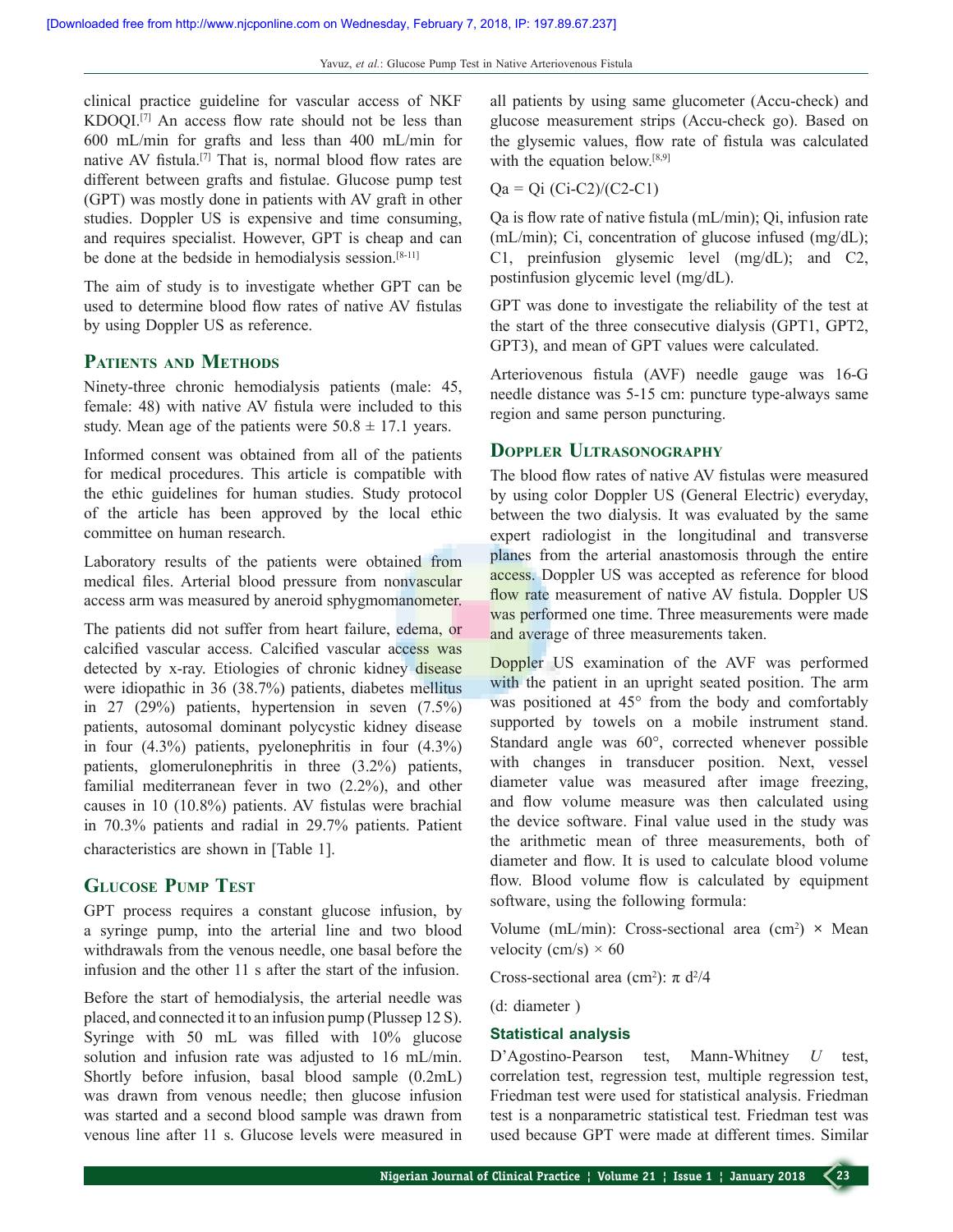to the parametric repeated measures ANOVA, it is used to detect differences in treatments across multiple test attempts.  $P < 0.05$  used for *`*significance''.

#### **Results**

Blood flow rates of native AV fistula were measured by Doppler US and GPT [Table 2].

GPT1, GPT2, and GPT3 were measurements, that is made for the same patient at three different times. These measurements were grouped as GPT1, GPT2, GPT3 and were evaluated by Friedman test. There was no difference among groups  $(F = 0.928, P = 0.397)$ .

Arithmetic mean of sum of the GPT1, GPT2, and GPT3 were calculated as mean GPT. GPT1, GPT2, GPT3 and mean of GPT were compared. They were not found as different  $(F = 0.576, P = 0.631)$ .

Values of Doppler US, GPT1, GPT2, GPT3 and mean GPT groups were compared with Friedman test. It was not found difference among values  $(F = 0.455, P = 0.769)$ .

Blood flow rates of native AV fistula, measured by Doppler US and GPT (mean) were compared with Mann-Whitney *U* test. It was found that they are not different  $(Z = 0.414, P = 0.678)$ .

Doppler US and GPT measurements were found as similar by regression analysis  $(R2 = 0.239, P \le 0.001)$ .

We found a significant positive correlation between GPT and Doppler US ( $r = 0.49$ ,  $P < 0.001$ ).

Effects of blood glucose levels before dialysis session on GPT measurements was analyzed by correlation test. It was not found significant correlation between blood glucose levels and GPT1, GPT2, GPT3 (respectively,  $r =$ 0.044,  $P = 0.668$ ;  $r = 0.097$ ,  $P = 0.35$ ;  $r = 0.065$ ,  $P = 0.533$ ). Thus, it was established that blood glucose levels did not affect to GPT measurements.

Mean of GPT was  $751.94 \pm 377.90$  in nondiabetic patients ( $n = 54$ ) and 908.53  $\pm$  508.33 in diabetic patients  $(n = 39)$ . There was no significant difference for GPT between groups  $(Z = 1.31, P = 0.188)$ . That is, GPT can be also used for diabetic patients.

Blood flow rates of AV fistula can be affected by osmotic and oncotic pressures of blood and arterial blood pressures. Sodium, glucose, hemoglobin, and albumin are significant effectors, created osmotic and oncotic pressures [Table 3]. Blood levels of hemoglobin (Hb), albumin, sodium (Na), and glucose were evaluated by multiple regression analysis method, whether it was be correlation between this values and flow rates, determined by Doppler US and GPT. It was determined that flow rates, measured by Doppler US were not affected by Hb  $(P = 0.652)$ , albumin  $(P = 0.838)$ , sodium ( $P = 0.124$ ), and glucose ( $P = 0.904$ ) levels  $(R^2 = 0.0331)$ . Similarly, mean flow rates, measured by GPT were not affected by Hb  $(P = 0.462)$ , albumin  $(P)$  $= 0.471$ , sodium (*P* = 0.376), and glucose (*P* = 0.686) levels  $(R^2 = 0.0259)$ .

Insufficient AV fistula flow rate can leads to dialysis failure. One of the indicators of dialysis failure is urea kinetic modeling (Kt/V). It was not found significant correlation between Kt/V values and blood flow rates that are measured by both GPT and Doppler US (respectively,  $r = 0.173$ ,  $P = 0.095$ ;  $r = -0.04$ ,  $P = 0.689$ ). That is, correlation between AV fistula flow rates and adequacy of dialysis can be not found. All patients was divided to two groups as patients with low Kt/V  $(\leq 1.2)$  $(n = 10)$  and normal Kt/V  $(n = 83)$ . In these groups, vascular flow rates, measured by Doppler US and GPT were compared by using Mann-Whitney *U* test. The AV fistula blood flow rates were not different in the patients with low Kt/V and with normal Kt/V [Table 4].

Effects on native AV fistula flow rates of arterial blood pressures were investigated by multiple regression analysis. It was found that systolic  $(P = 0.660)$  and diastolic  $(P = 0.903)$  blood pressures did not affect to flow rates, measured by Doppler US  $(R^2 = 0.0103)$ . Similarly, systolic  $(P = 0.733)$  and diastolic  $(P = 0.839)$ pressures did not affect to flow rates, measured by GPT  $(R^2 = 0.0101)$ .

**Table 1: Patient characterictics Gender 45 male, 48 female** Age (years)  $50,8 \pm 17,1$ Duration(hemodialysis)(month)  $50,1 \pm 27$ Kt/V  $1,51 \pm 0.29$ Vascular access 66 brachial (70,3%), 27 radial  $(29,7%)$ SBP  $129 \pm 22,7 \text{ mmHg}$ DBP  $75.9 \pm 12.2 \text{ mmHg}$ MAP 93,3  $\pm$  14,4 mmHg

SBP: systolic blood pressure, DBP: Diastolic blood pressure, MAP: mean arterial pressure.

| Table 2: Vascular access flow rates (ml/min) |                |               |                     |     |  |  |
|----------------------------------------------|----------------|---------------|---------------------|-----|--|--|
| <b>Lowest</b>                                | <b>Highest</b> | $Mean \pm SD$ | <b>Median</b>       |     |  |  |
| GPT1                                         | 296            | 2388          | 823.16±459.85       | 738 |  |  |
| GPT <sub>2</sub>                             | 288            | 2816          | $832.55 \pm 501.27$ | 682 |  |  |
| GPT3                                         | 294            | 2569          | 826.47±484.24       | 690 |  |  |
| GPT mean                                     | 297            | 2373          | $826.43\pm435.25$   | 707 |  |  |
| Doppler US                                   | 240            | 2370          | $809.87 \pm 444.38$ | 700 |  |  |

mL: militers, min.: minutes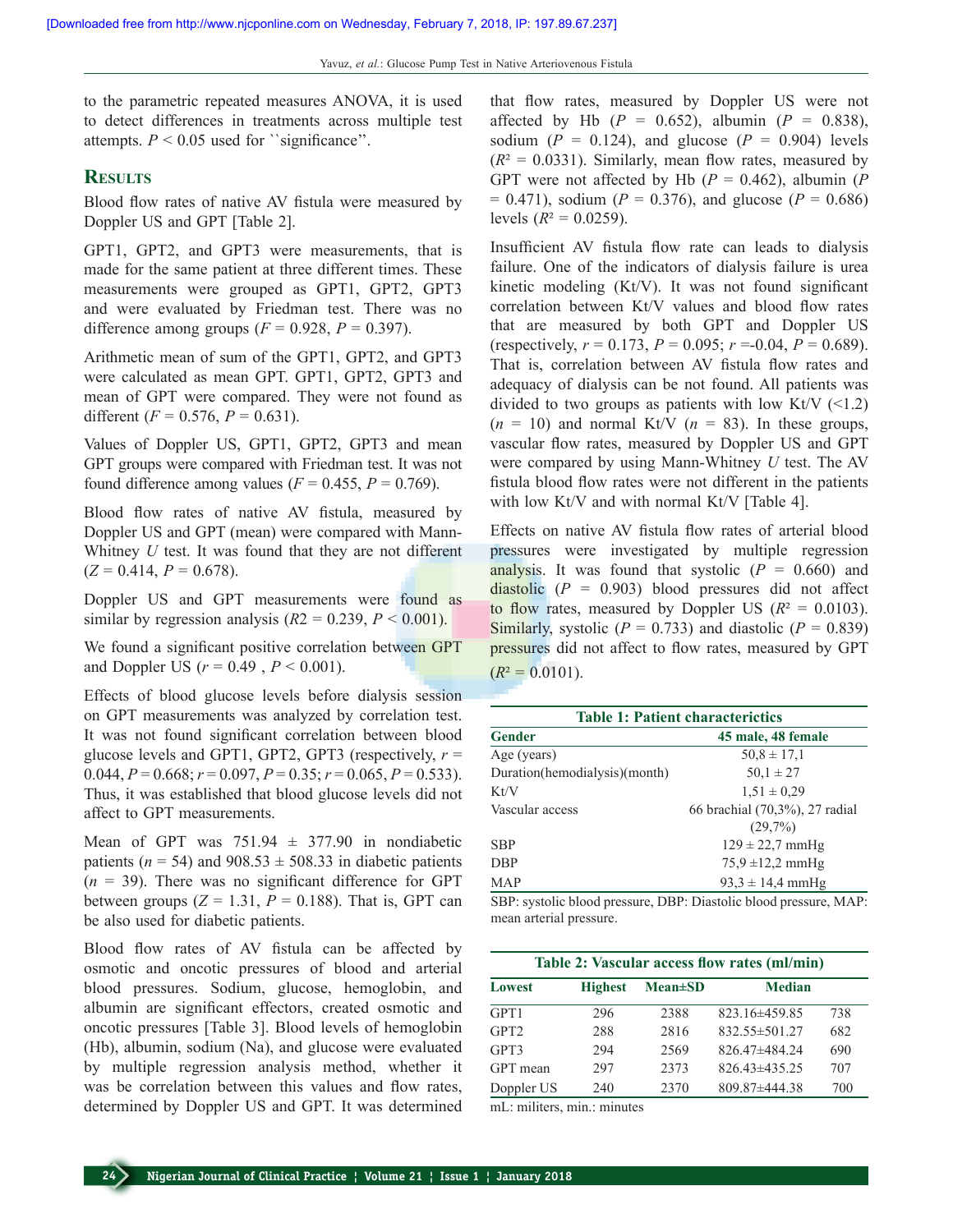| Table 3: Parameters, affecting to vascular access flow |        |                |                    |               |  |  |  |  |
|--------------------------------------------------------|--------|----------------|--------------------|---------------|--|--|--|--|
| rate in the patients.                                  |        |                |                    |               |  |  |  |  |
|                                                        | Lowest | <b>Highest</b> | $Mean \pm SD$      | <b>Median</b> |  |  |  |  |
| Glucose(mg/dL)                                         | 64     | 415            | $121.34\pm 64.79$  | 97            |  |  |  |  |
| Hemoglobin( $g$<br>dL                                  | 6.2    | 15.1           | $10.5 \pm 1.53$    | 10.5          |  |  |  |  |
| Albumin $(g/dL)$                                       | 2.7    | 47             | $3.92\pm0.40$      | 4.0           |  |  |  |  |
| Sodium(mEq/L)                                          | 127    | 144            | $135.7\pm3.61$     | 136           |  |  |  |  |
| Kt/V                                                   | 0.87   | 2.15           | $1.51 \pm 0.29$    | 1.50          |  |  |  |  |
| Systolic<br>BP(mmHg)                                   | 80     | 170            | $129.46 \pm 22.18$ | 130           |  |  |  |  |
| Diastolic<br>BP(mmHg)                                  | 40     | 100            | $75.91 \pm 12.26$  | 80            |  |  |  |  |

SD:Standart Deviation, BP:Blood pressure

| Table 4: The comparison of flow rates based on Kt/V |  |                      |       |       |  |  |  |
|-----------------------------------------------------|--|----------------------|-------|-------|--|--|--|
| values                                              |  |                      |       |       |  |  |  |
|                                                     |  | Low Kt/V Normal Kt/V | - 7.  | D     |  |  |  |
| Doppler US(mL./min.) $954\pm607$                    |  | 793±422              | 0.850 | 0.395 |  |  |  |

GPT(mL/min.) 745±186 836±456 0.086 0.930

## **DISCUSSION**

A functional vascular access is critical importance for the prognosis of hemodialysis patient. Loss of patency of the vascular access limits hemodialysis process and may result in under dialysis that leads to increased morbidity and mortality.[12,13]

Surveillance of AV access for hemodialysis prevents access thrombosis and improves the quality of care.<sup>[14]</sup> The most common screening tests are access blood flow rate and dialysis venous pressure measurements.[15,16]

Access flow can be measured Doppler US and MR angiography (direct methods) or US dilution, transcutaneous Access flow rate, glucose infusion, differential conductivity, and ionic dialysance (indirect methods).

In our study, we compared GPT with Doppler US that most frequently used method of access flow rate.

There are numerous studies comparing with access flow rate measurements.

Variable pump flow based Doppler US method is found a noninvasive, accurate, and reliable procedure for vascular access flow measurement in HD patients. Doppler US method is correlated with ultrasound dilution (UD) method<sup>[17]</sup>

In a study with 33 hemodialysis (HD) patients, there are 25 synthetic grafts and eight autogenous AV fistulae. Access blood flow measurements were done by ultrasound dilution (UD) and GPT during hemodialysis. There was a strong linear correlation between the two methods  $(P \le 0.001)$ . However, number of the patients with autogenous AV fistula were low.<sup>[10]</sup>

In 30 chronic HD patients with AV graft, GPT was compared with UD test. It was shown that GPT is an accurate, quick, and economic test for blood flow monitoring.[11]

In 27 chronic HD patients, blood flow rates were measured by Dopper US, GPT, and UD test. Mean values of GPT and Doppler US were agreement  $(P = NS)$ . Similarly, it was determined a good correlation between GPT and UD results by the regression analysis.<sup>[9]</sup>

To measure access blood flow, GPT was compared with the urea test. It was determined a good correlation between the two methods. The GPT is reported as a reliable technique for measuring blood flow in vascular accesses.[3]

Fifty-nine hemodialysis patients with native AV fistulae were evaluated by UD technique, Doppler US, and fistulography. Both ultrasound techniques predicted access stenosis  $(P < 0.01)$ . Performance was found similar between both techniques. It was reported that blood flow monitoring of AV access by ultrasound provided a reasonable prediction of access stenosis.<sup>[18]</sup>

In our study, number of the patients  $(n = 93)$  with native AVF was much higher than other studies. GPT and Doppler US method were compared. Results of two methods were found similarly. GPT-even in one-time measurement-correlated with ultrasound but we have made three measurements. We calculate the average of three measurements. Consequently, GPT can be advisable for surveillance of native AV hemodialysis access. GPT is cheap, easy, and does not require expert.

In our study, it may be considered objectionable infusion of glucose in diabetic patients, but we've infused only %10 glucose 2.93 mL.

#### **Conclusion**

Finally, native AV fistula flow rates, measured by GPT were found similar to flow rates, measured by Doppler US. Measurement with GPT is found stable and reliable. Thus, utilization of GPT can be recommended to measure blood flow rates of native AV fistula.

# **Compliance With Ethical Standards**

*Funding*: This study was not funded.

*Conflict of interest* : Yasemin Coskun declares that she has no conflict of interest. Nedim Yilmaz Selcuk declares that he has no conflict of interest. Lutfullah Altintepe declares that he has no conflict of interest. Ibrahim Guney declares that he has no conflict of interest.

*Ethical approval* : All procedures performed in studies involving human participants were in accordance with